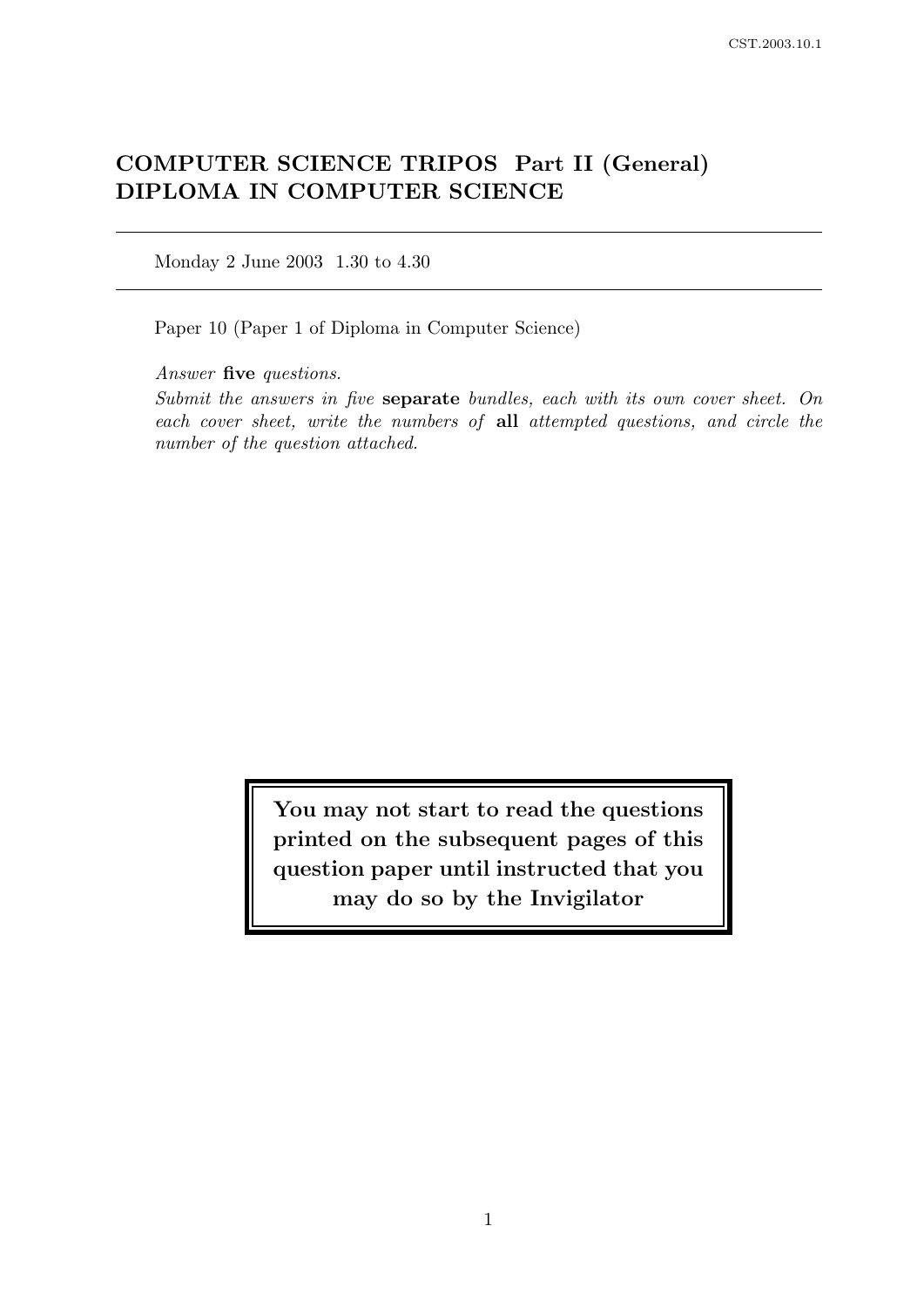# 1 Digital Electronics

- (a) An *n*-bit decoder is a combinational circuit with *n* inputs and  $2^n$  outputs. For each possible assignment of values to inputs there is a corresponding output which is set to "1" when and only when that assignment is made to the inputs. Give a design for a 3-bit decoder. [4 marks]
- (b) Ignoring inverters, how many gates are required for your design? How many are required for an *n*-bit decoder?  $|2 \text{ marks}|$
- (c) An n-bit priority encoder has  $2<sup>n</sup> 1$  inputs and n outputs. The inputs  $x_1, x_2 \ldots x_{2^{n-1}}$  are ordered in priority with  $x_j$  having higher priority than  $x_i$  if  $j > i$ . The outputs  $a_{n-1}, a_{n-2} \ldots a_0$ , interpreted as an unsigned integer, denote the highest priority input asserted high. Give a design for a 3-bit priority encoder. [6 marks]
- (d) Give two designs for a combinational circuit which has K ordered inputs and K corresponding outputs where the only output asserted (if any) is the one corresponding to the asserted input with the highest priority. [6 marks]
- (e) Which design is better, and why? [2 marks]

#### 2 Computer Design

The way in which an instruction's operands are specified is dependent on the type of internal storage in the processor. Processors which have no internal storage use memory.

- (a) Describe the advantages of including some form of internal storage, such as an accumulator, in the processor. [5 marks]
- (b) Describe three types of internal storage. In each case describe the format of an addition instruction. Indicate the presence of any implicit operands where necessary. [7 marks]
- (c) Describe how data-forwarding improves performance in a pipelined load/store architecture (RISC). What common characteristic of programs often causes this performance improvement to be very significant? [8 marks]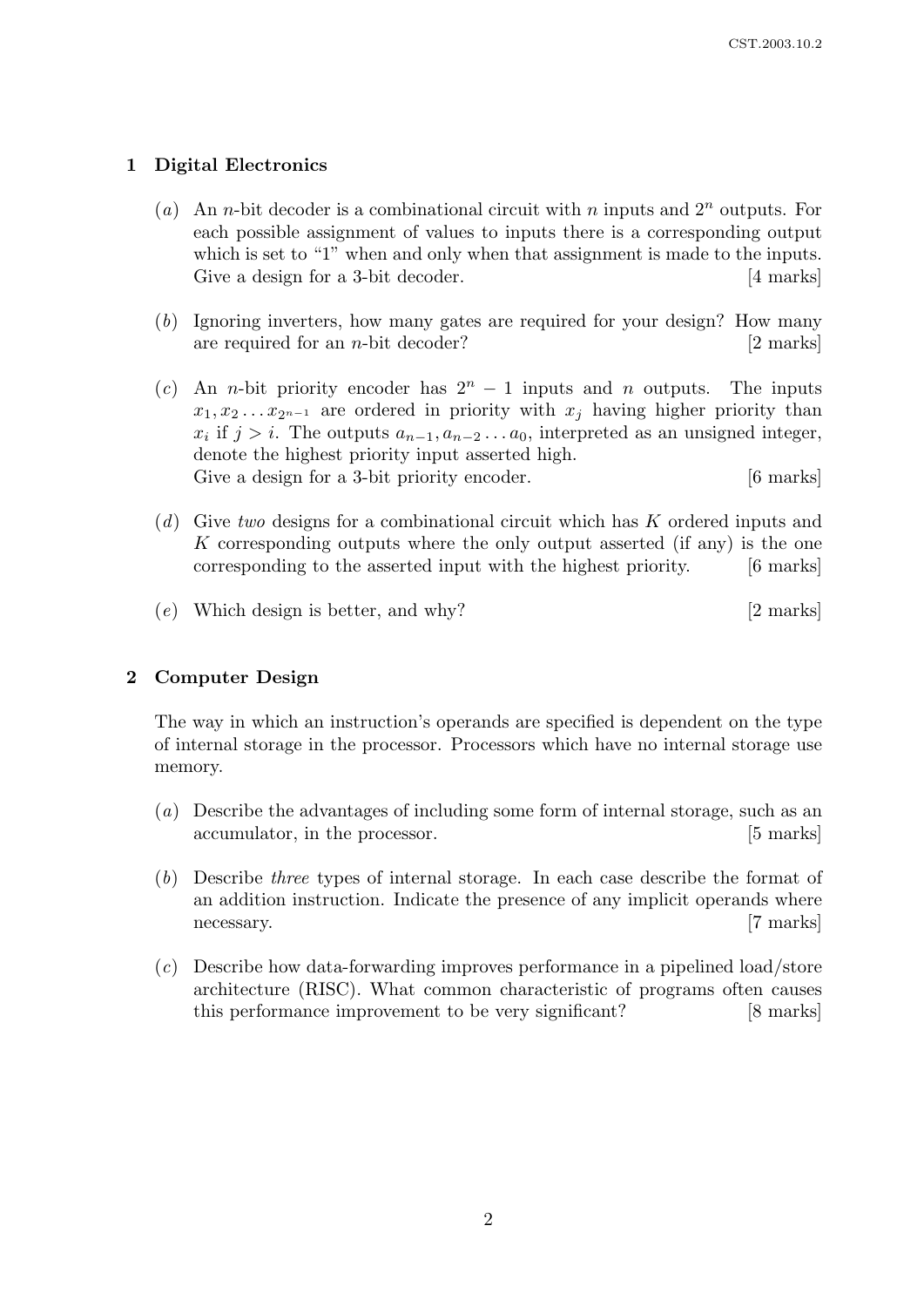# 3 Foundations of Programming

The following Java program has been written by a novice who is attempting to implement a tree-sort algorithm. This test program is intended to set up three nodes. The value fields of these nodes are to be written out in ascending order.

```
public class TreeSort
 { public static void main(String[] args)
    { Node tree = null;
      tree.put(8); tree.put(16); tree.put(4);
      System.out.println("Sorted values: " + tree);
    }
 }
class Node
 { private int val;
   private Node left, right;
   public Node(int n)
    \{ this.val = n;
      this.left = null;
      this.right = null;
    }
   public void put(int k)
    \{ if (this == null)this = new Node(k); \frac{1}{k} Error noted here
      if (k < this.val)
         this.left = new Node(k);
      else
         this.right = new Node(k);
    }
 }
```
- (a) The compiler reports a single error, complaining about the statement indicated. What is the problem? Explain why there is more to fixing the program than merely changing this statement. [5 marks]
- (b) Making the minimum number of changes (which will include adding a toString() method to class Node), modify the program so that it works in the way you think the author intended. [10 marks]
- $(c)$  Provide for class Node a method sum() which returns the sum of the elements in the tree. [5 marks]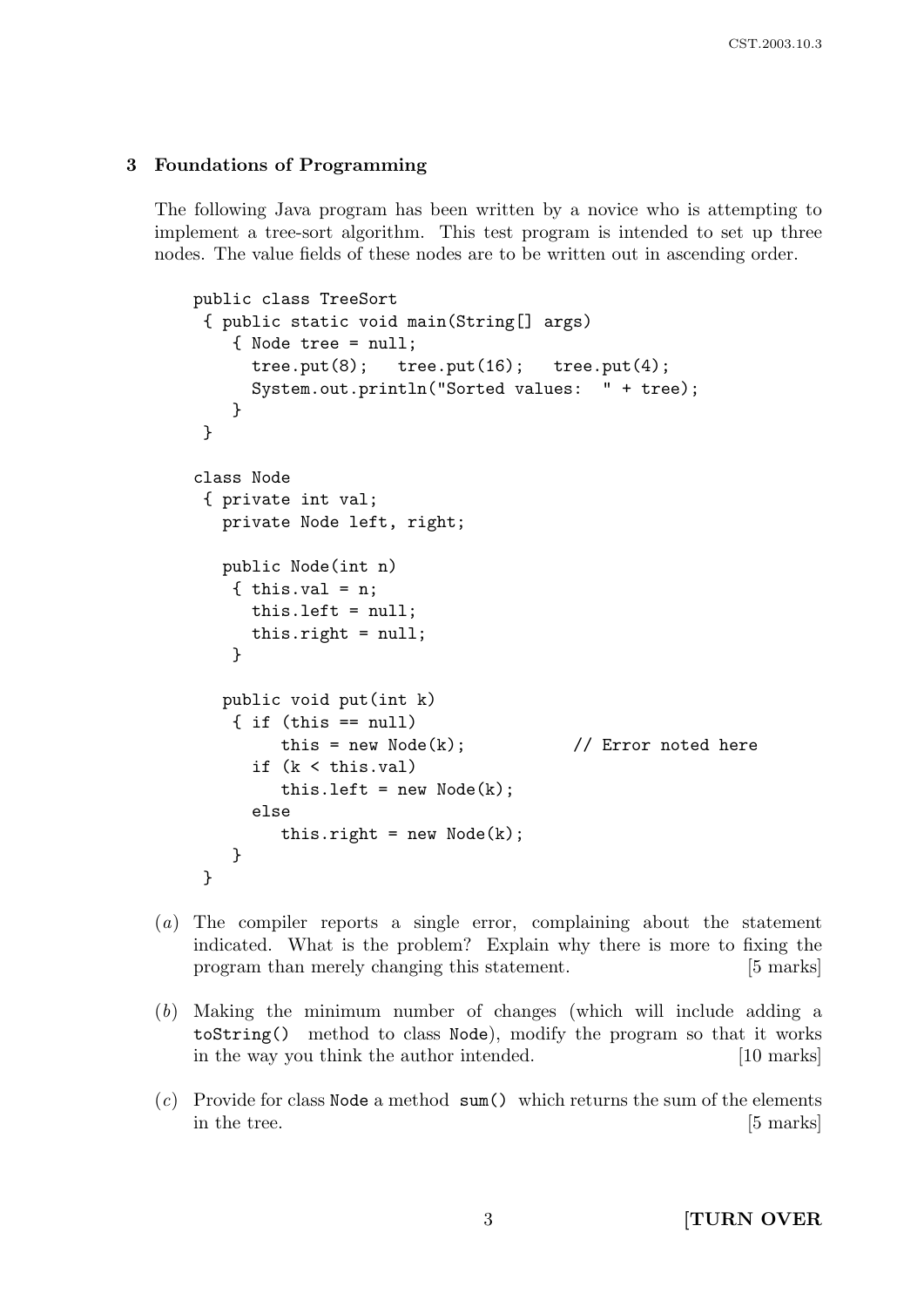## 4 Data Structures and Algorithms

- (a) In the first phase of heapsort, an initially random vector is rearranged to satisfy the heap structure constraints. Describe what these are, how the rearrangement is done, and prove that it can be done in  $O(n)$  time, where  $n$  is the number of elements in the vector. [7 marks]
- (b) Complete the description of heapsort and show that its worst case performance is  $O(n \log n)$ . [7 marks]
- (c) How many element comparisons would your implementation use to sort the integers 1 to 8 if they were  $(i)$  initially in sorted order, and  $(ii)$  initially in reverse sorted order? Explain how you obtained your answers. [6 marks]

# 5 Comparative Programming Languages

It has been said that "you can only become a really effective user of a programming language if you have a good understanding of how all its features are implemented". Discuss to what extent this is true. Your answer should include consideration of the representation of data, function calling mechanisms, space allocation and the implementation of object oriented features for a variety of different languages.

[20 marks]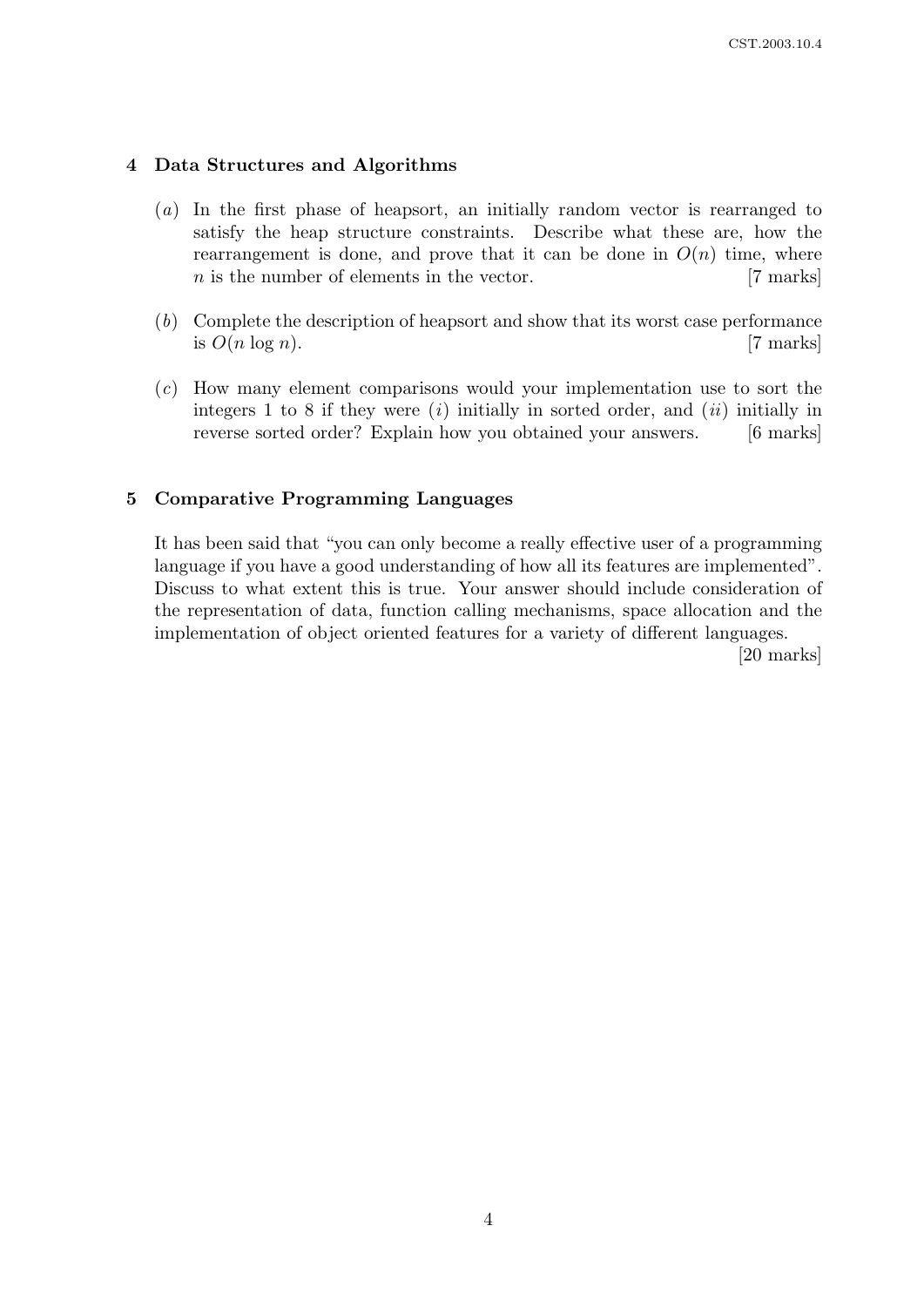# 6 Operating System Foundations

- (a) (i) What is meant by the *address space* of a process?
	- $(ii)$  Give an example of how a 32-bit address space might be allocated between the various components of user and operating system (OS) code and data. You may assume that the OS occupies half the address space of every process.
	- $(iii)$  Why does the OS region containing memory-mapped I/O interfaces need to be distinguished? What is the alternative to memory-mapped I/O?
	- (iv) How might the fact that much OS code must be permanently resident in memory be used to advantage?
	- (v) How is the OS protected from user level code at runtime?
	- $(vi)$  How is the OS executed synchronously via calls from user level?

[13 marks]

(b) In what way did the provision of a protected address space per process affect the development of operating systems? Describe the hardware and software support for the development you mention in some detail. [7 marks]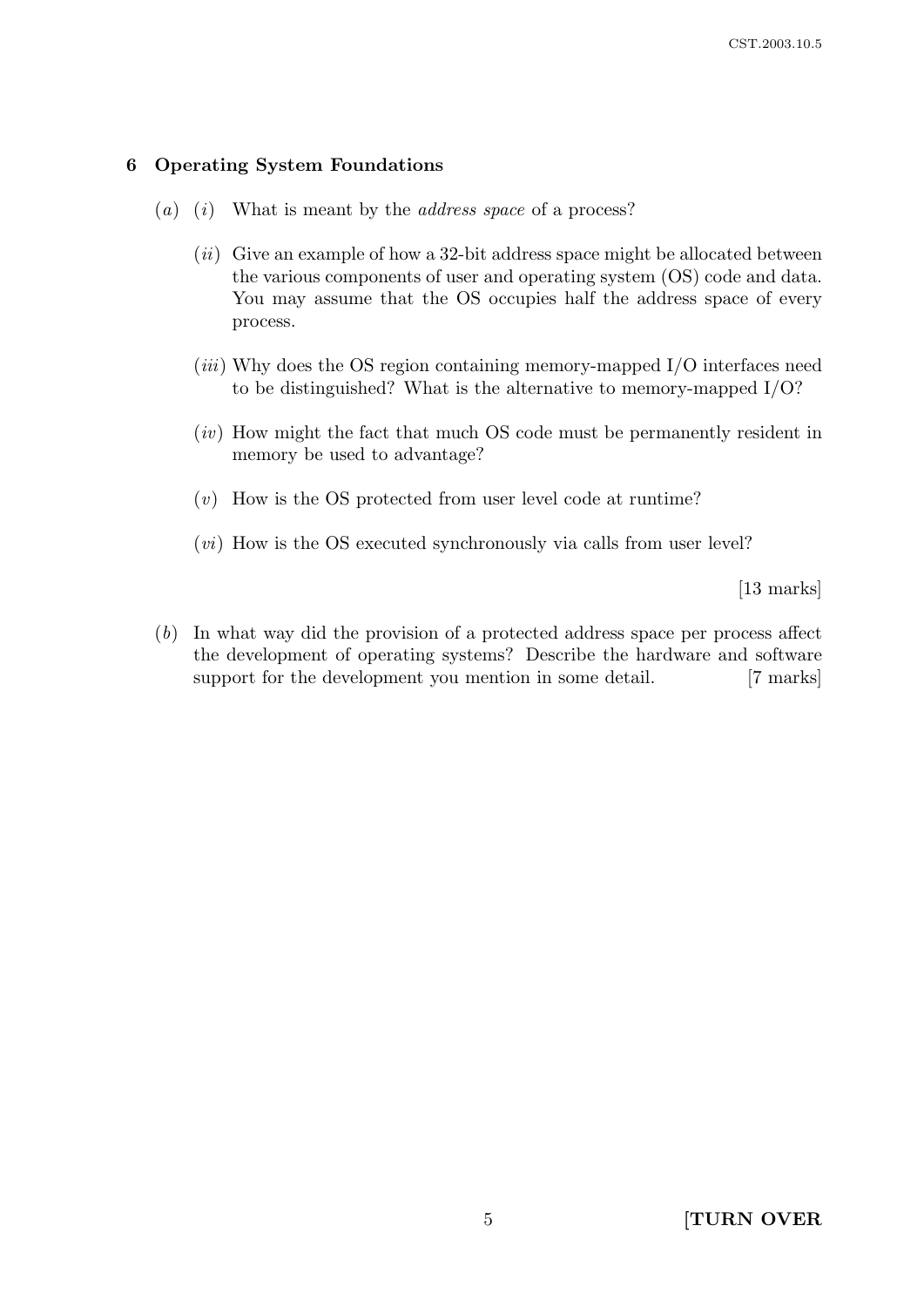#### 7 Numerical Analysis I

- (a) For IEEE Double Precision  $\beta = 2$ ,  $p = 53$ ,  $e_{\text{min}} = -1022$ ,  $e_{\text{max}} = 1023$ . Explain the meaning of these parameters and deduce the number of bits required to store the *sign, exponent* and *significand*. How many bytes are required in total? [5 marks]
- (b) What is the hidden bit and what is its value for normalised numbers, and for denormal numbers? [2 marks]
- (c) Define machine epsilon  $\epsilon_m$ . What is its value for IEEE Double Precision? [3 marks]
- (*d*) Suppose  $f(x) = O(1)$ ,  $f'(x) = O(1)$  and

$$
\frac{f(x+h) - f(x)}{h}
$$

is to be used with IEEE Double Precision to estimate  $f'(x)$  and  $f''(x)$ . State what value of  $h$  you would use in each case, and what absolute accuracy (as a power of 2) you would expect to achieve. [4 marks]

(e) Special purpose floating-point hardware is to be designed with the following specification. Each number is to occupy 6 bytes but otherwise obey the principles of IEEE arithmetic as far as possible. The arithmetic must be sufficiently accurate that second derivatives can be computed to an absolute accuracy of  $10^{-3}$  if  $f(x) = O(1)$ ,  $f'(x) = O(1)$ . Deduce the parameters of this arithmetic. [Hint:  $10^{-3} \simeq 2^{-10}$  is sufficiently accurate.] [6 marks]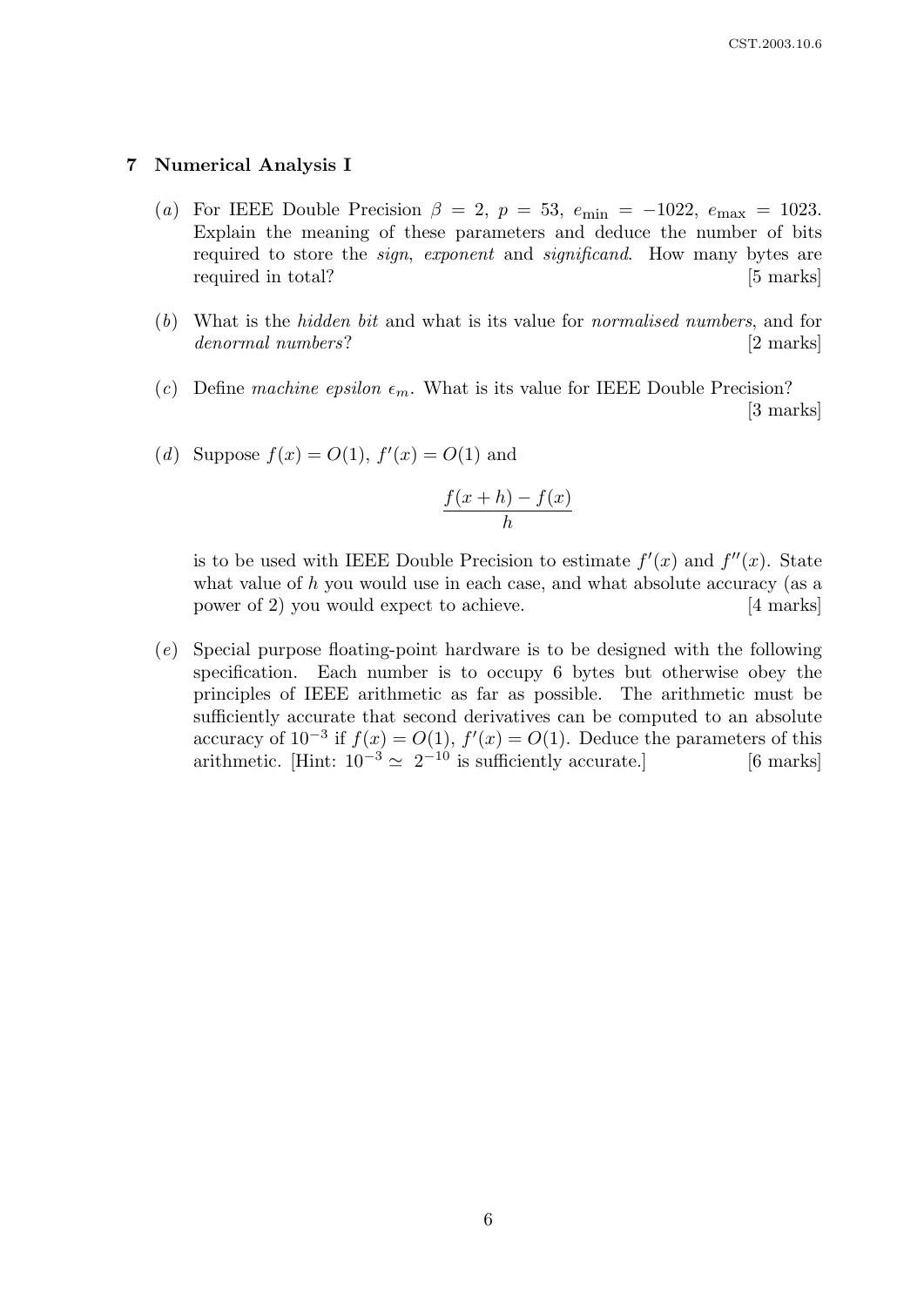## 8 Mathematics for Computation Theory

Let A be a non-empty set. Define the *identity relation*  $\Delta_A$  on A. [1 mark]

A pre-order on A is a relation R on A such that

(i)  $\forall a \in A, (a, a) \in R;$ 

(ii)  $(a, b) \in R$ ,  $(b, c) \in R \Rightarrow (a, c) \in R$ .

Using a similar notation, specify additional conditions:

(*iii*), that must be satisfied in order that R be a partial order on  $A$ ;

 $(iv)$ , that in addition to *(iii)* must be satisfied in order that R be a total order on  $A$ .  $[2 \text{ marks}]$ 

Express conditions  $(i)-(iv)$  in terms of relations only (i.e. without reference to elements of  $A$ ). [3 marks]

Suppose  $R$  is a pre-order on  $A$ . Let

$$
S = \{(a, b) \mid (a, b) \in R \text{ and } (b, a) \in R\}.
$$

Show that  $S$  is an equivalence relation on  $A$ . [4 marks]

Let  $\frac{A}{S}$  be the set of S-equivalence classes. Write [a] for  $\{x \in A \mid (a, x) \in S\}$ .

Define relation  $\leq$  on  $\frac{A}{S}$  as follows:

$$
[a] \leqslant [b] \quad \text{iff} \quad (a, b) \in R.
$$

Show that  $\frac{A}{S}$  is partially ordered by  $\leq$ . [4 marks]

Let  $Z$  be the set of integers. Define the relation  $R$  on  $Z$  as follows:

$$
\{(x,y)\in Z\times Z\mid \exists q\in Z\ s.t.\ y=xq\}.
$$

Show that  $R$  is a pre-order on  $Z$  but not a partial order. Describe the derived partially ordered set  $(\frac{Z}{S})$ [4 marks]

What are the maximal and minimal elements in  $(\frac{Z}{S})$ [2 marks]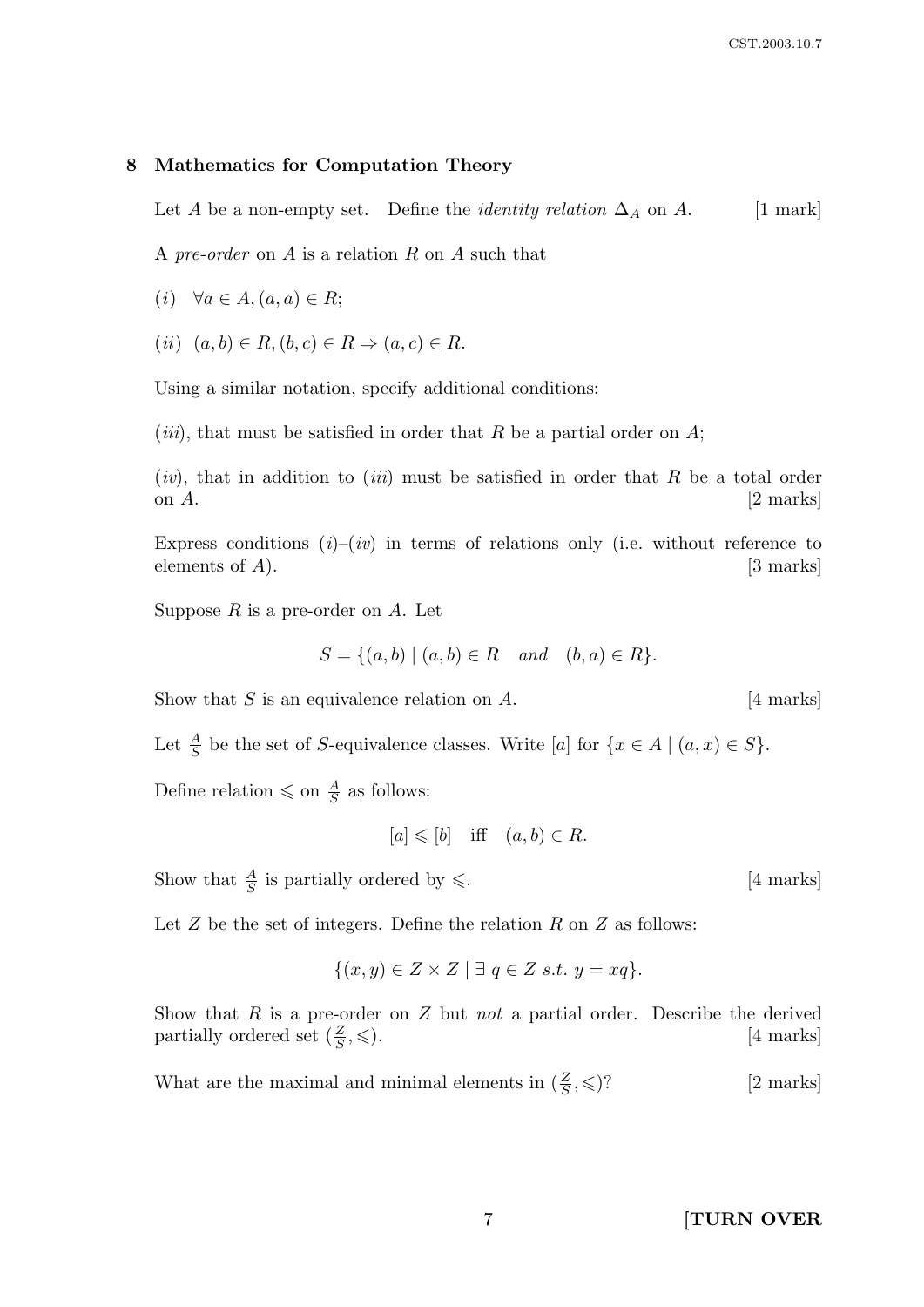## 9 Computation Theory

What is meant by a *register machine*? Explain the action of a register machine program. [6 marks]

What does it mean for a partial function  $f(x_1, \ldots, x_n)$  of n arguments to be register machine computable? [3 marks]

Design register machines to compute the following functions.

$$
f(x_1, x_2) = x_1 + x_2 \tag{2 marks}
$$

$$
g(x_1) = \begin{cases} 42 & \text{if } x_1 > 0\\ \text{undefined} & \text{otherwise} \end{cases}
$$
 [2 marks]

$$
h(x_1) = 2^{x_1} \tag{4 marks}
$$

Give an example of a function that is not register machine computable, stating clearly any well-known results you use. [3 marks]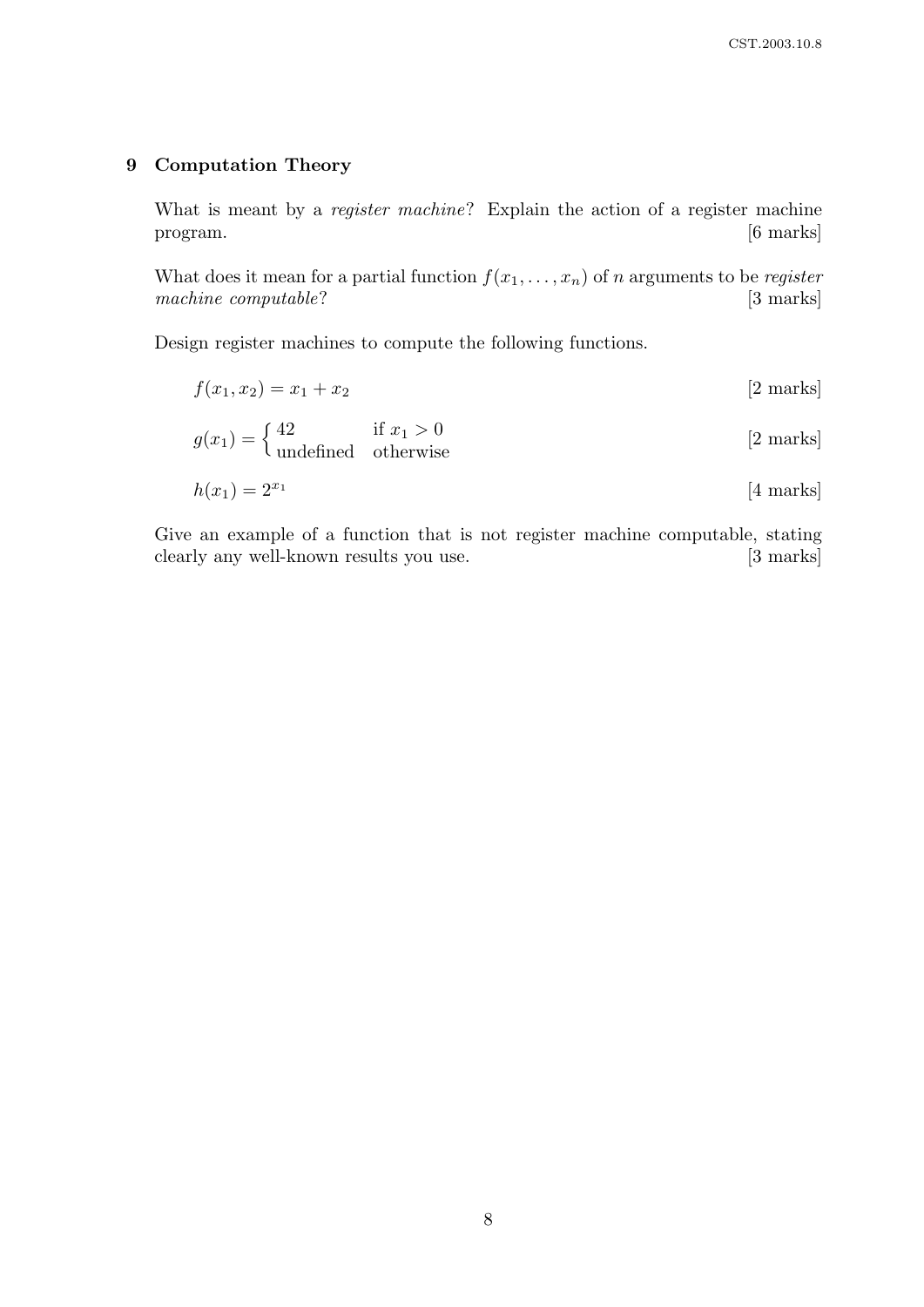## 10 Computer Graphics and Image Processing

- (a) Pick two of these three colour spaces: Lab, CMYK, HLS. For each of your chosen two colour spaces, explain what each of the dimensions represents and for what uses the colour space is best suited. [6 marks]
- (b) Describe a run-length encoding method for greyscale images. [6 marks]
- (c) The following is a Bezier curve drawing algorithm which includes bounding box clipping. Provide pseudocode for the functions InBoundingRect and DrawUnclippedBezier.

```
function DrawClippedBezier(float x1, y1, x2, y2, x3, y3, x4, y4)
begin
  if NearlyStraight(x1, y1, x2, y2, x3, y3, x4, y4)
  then DrawClippedLine(x1, y1, x4, y4)
  else begin
      r = InBoundingRect(x1, y1, x2, y2, x3, y3, x4, y4);
      if(r==0) then DrawUnclippedBezier(x1, y1, x2, y2, x3, y3, x4, y4);
      if(r==1) then begin
          DrawClippedBezier(x1,y1, (x1+x2)/2,(y1+y2)/2,
            (x1+2*x2+x3)/4,(y1+2*y2+y3)/4,
            (x1+3*x2+3*x3+x4)/8,(y1+3*y2+3*y3+y4)/8);
          DrawClippedBezier((x1+3*x2+3*x3+x4)/8,(y1+3*y2+3*y3+y4)/8,
            (x2+2*x3+x4)/4, (y2+2*y3+y4)/4, (x3+x4)/2, (y3+y4)/2, x4, y4);
      end ;
      if(r==2) then return ;
  end ;
end;
```
Notes: The bounding rectangle is defined by the four (global) floating point variables left, right, top, and bottom. You may assume that we have two line drawing functions available DrawClippedLine and DrawUnclippedLine. The former draws a line having first clipped it to the bounding rectangle, the latter just draws a line without regard for the bounding rectangle (which should therefore only be used if the programmer has assured him- or herself that the line will not extend beyond the bounding rectangle). The two functions DrawClippedBezier and DrawUnclippedBezier do the same for Bezier curves. The function NearlyStraight returns true if the Bezier curve lies within half a pixel of a straight line from its first to its last point along its entire length, otherwise it returns false.

[8 marks]